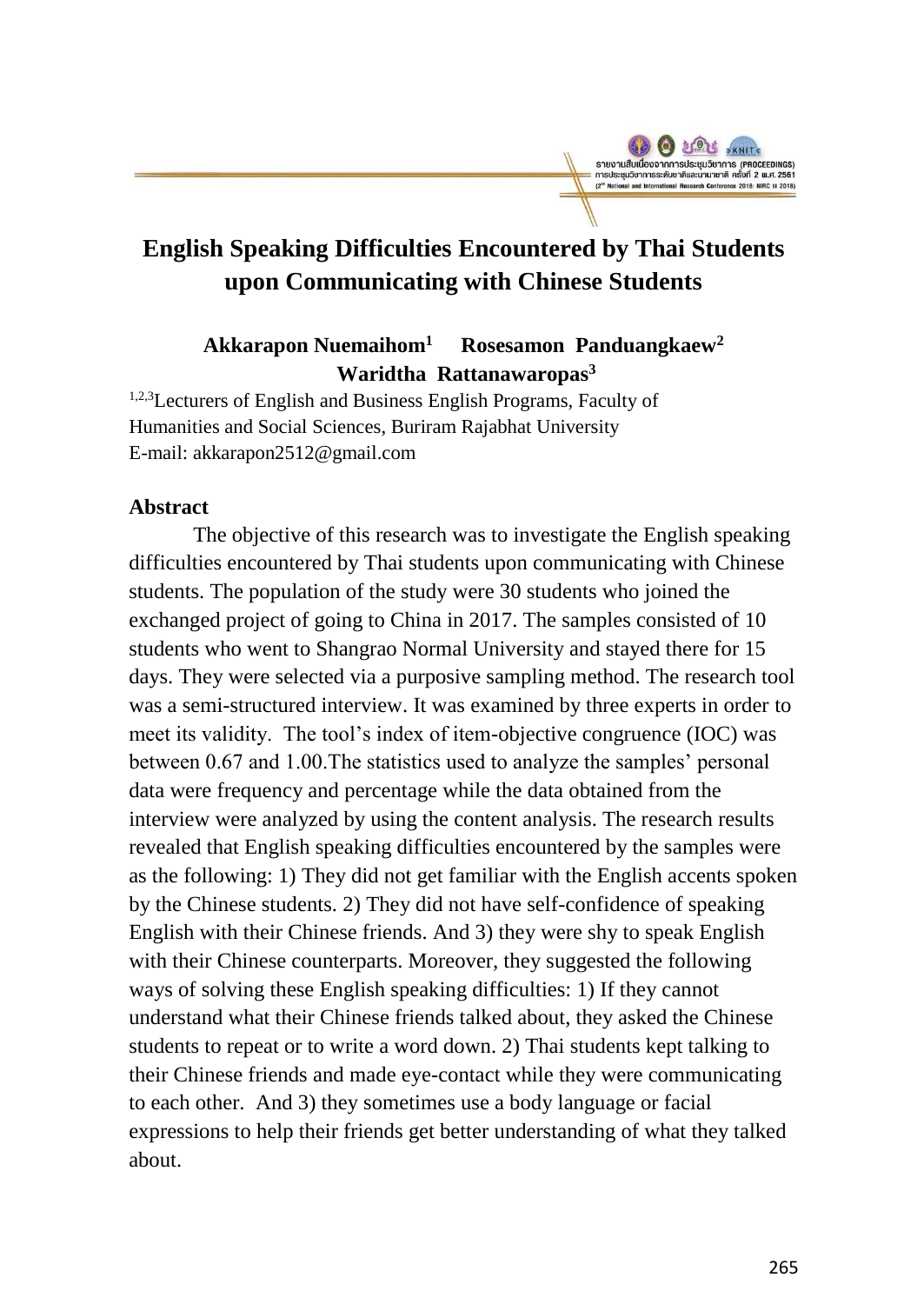**Keywords:** English speaking difficulties, Thai students, Chinese students

# **1. Significance of the Research**

At present English is an international language and widely used to communicate all over the world. People use English as a tool of communication in globalization. It is used as the lingual franca in many parts of the world. People use English with different purposes such as for education, business, technology and tourism etc. English has an official or a special status in 75 countries with a total population of over two billion. Owning to the vast extent of English use on global scale of roughly two billion users, it is necessary to learn English to respond several requirements (Crystal. 2003). Therefore, the importance of English language acquisition has been emphasized in many countries including Thailand. Even though English is used as a foreign language (EFL) in Thailand, it is undoubtedly very important for Thais who are the members of the ASEAN because English is regarded as an official working language of the Association of Southeast Asian Nations (ASEAN).

Speaking English is very important skill and regarded as the fundamental tool of human communication. Via this speaking, people around the globe can communicate to each other without any problems. Speaking remains the most difficult skill to master for the majority of English learners, and they are still incompetent in communicating orally in English. According to Buenos et al (2006), they state that speaking fluent English is a common problem among the nonnative. Speaking is one of the most difficult skills language learners face in language learning. It is believed that speaking is the most important of the four language skills. Many learners' stated that they had spent so many years studying English language but they cannot speak it appropriately and understandably.

According to Zhang (2009), there are many factors that cause difficulty in speaking as the following:

1. Inhibition: Students are worried about making mistakes, fearful of criticism, or simply shy.

2. Nothing to say: Students have no motive to express themselves.

3. Low or uneven participation: Only one participant can talk at a time because of large classes and the tendency of some learners to dominate, while others speak very little or not at all.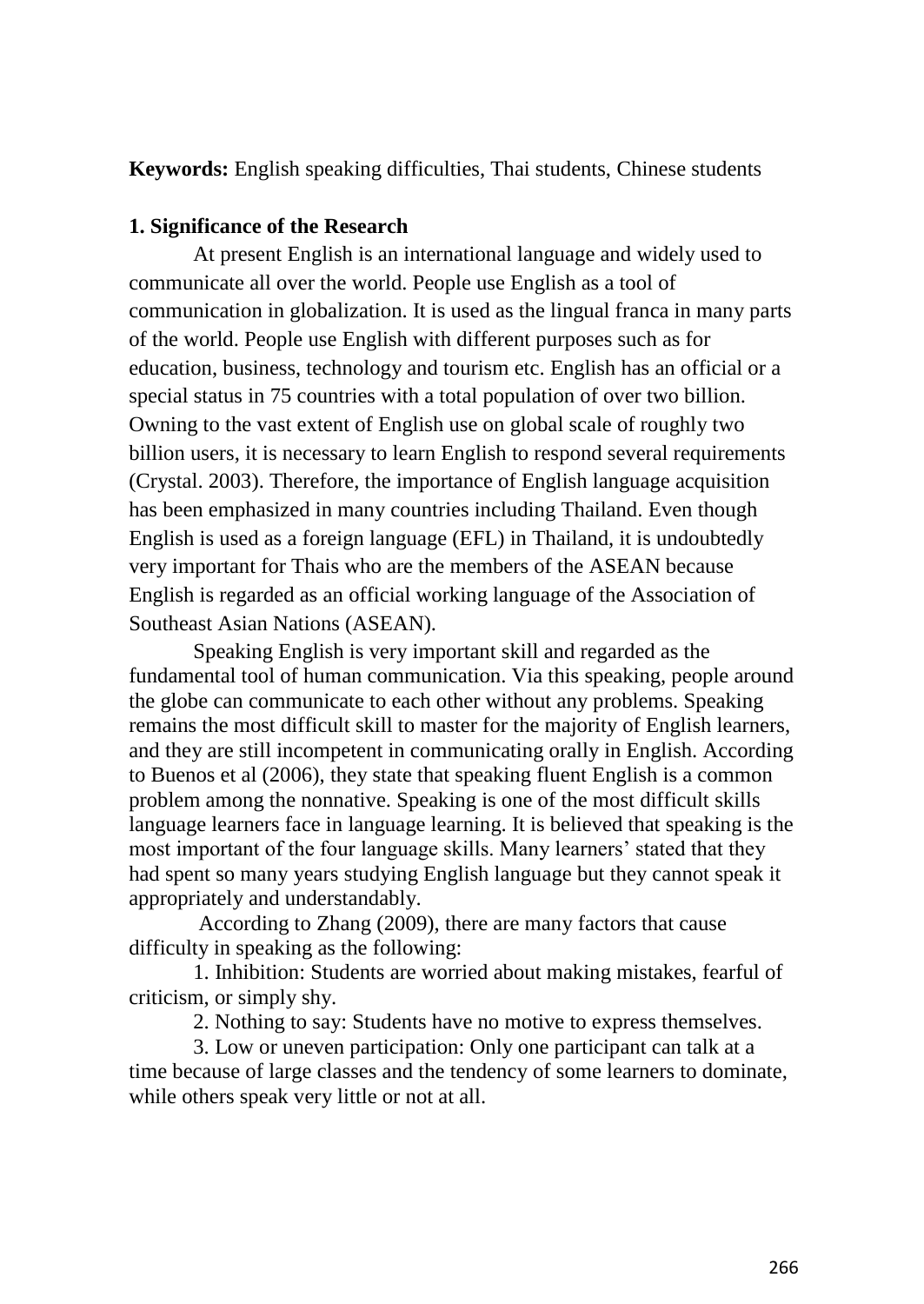4. Mother-tongue use: Learners who share the same mother tongue tend to use it because it is easier and because learners feel less exposed if they are speaking their mother tongue.

Thais as EFL learners have difficulties in using English for communication, especially with listening and speaking, and this affects their English pronunciation errors or problems. One factor that could enhance their pronunciation problem could be the use of their mother tongue (Thai) as a custom (Chomphuboot, 2005). Dee-in (2006) states Thai people's problems with consonant sounds included /g/, /tf/, /dʒ/, /v/, /z/, /ʒ/, / $\theta$ /, / $\delta$ /, /f/ and the problems with vowel sounds were  $/i$ :/,  $/i$ ,  $/e$ /,  $/a$ /,  $/u$ ,  $/u$ ,  $/u$ ,  $/u$ ,  $/e$ l, and  $/e$ a/.

Another study conducted by Sato (2003) finds that students of English are not highly competent in speaking because of their fear of making mistakes. The same finding showed that students fail to join in the English discussion because of their vocabulary problems and fear of making mistakes resulting in their inability to speak English well. In addition, she says that students find speaking English a stressful activity especially if they have to perform something using English.

The English speaking difficulties encountered by a students might be caused by the following factors: fear, anxiety, lack of confidence, and lack of motivation. As argued by many theorists, fear of mistake becomes one of the main factors of students' reluctance to speak in English in the classroom (Nunan, 1999; Robby, 2010). Baldwin (2011) further explains that speaking in front of people is one of the more common phobias that students encounter and feeling of shyness makes their mind go blank or that they will forget what to say. As they say, their inability to show their ability in speaking is also influenced much by their feeling of shyness. Anxiety is a feeling of tension, apprehension and nervousness associated with the situation of learning a foreign language (Horwitz et al, 1989). Tiono and Sylvia (2004) believe that anxiety about speaking a certain language can affect students' performance. It can influence the quality of oral language production and make individuals appear less fluent than they really are. Nunan (1999) says that student who lack of confidence about themselves and their English necessarily suffer from communication apprehension. This shows that building students' confidence is an important part of teacher's focus of attention. This means that the teacher should also learn from both theories and practical experience on how to build the students' confidence. With regard to the issue of motivation in learning, he also stresses that motivation is important to notice in that it can affect students' reluctance to speak in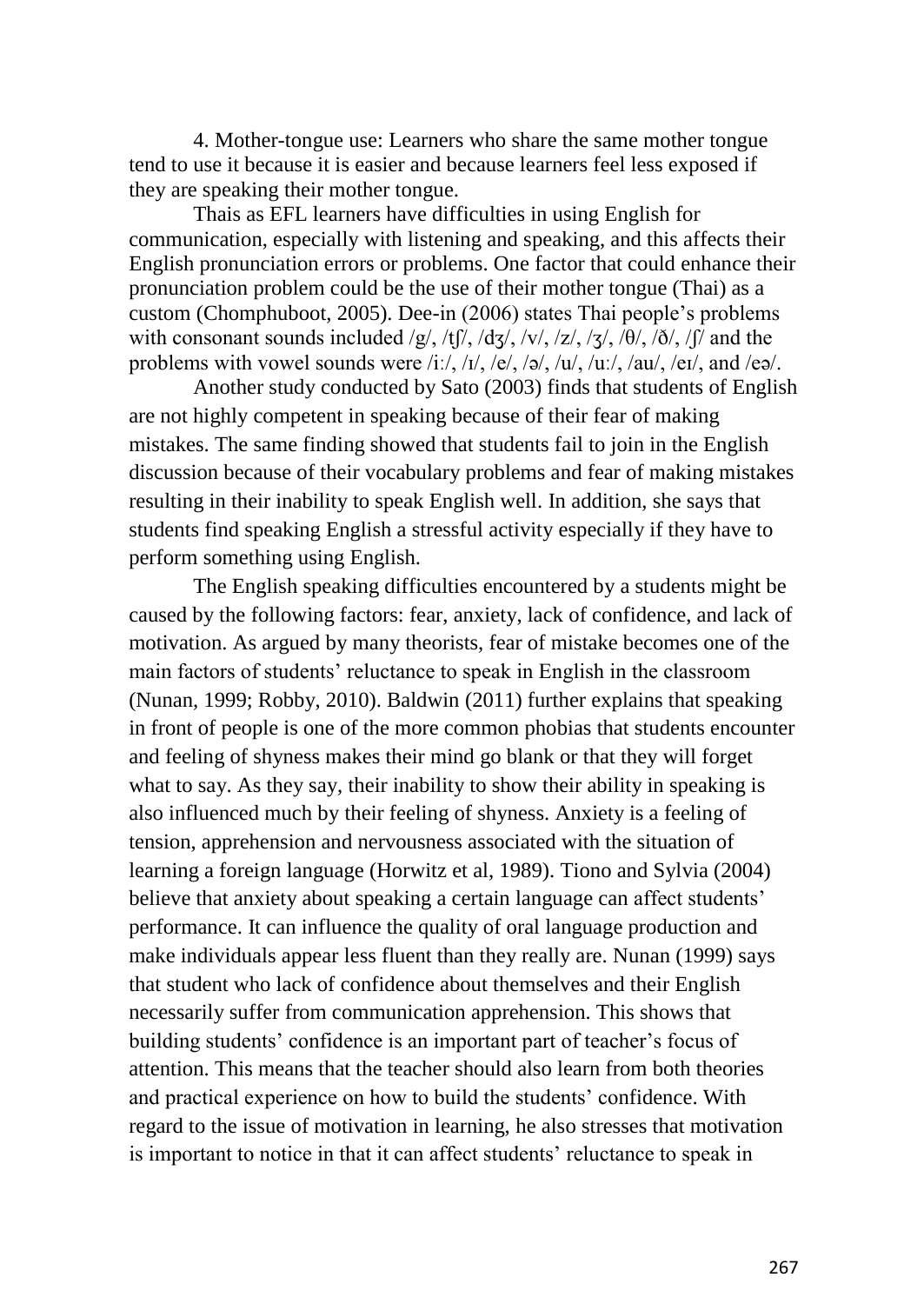English. In this sense, motivation is a key consideration in determining the preparedness of learners to communicate.

Lukman (2015) conducted the research on "A Study on the Problems Faced by Thai Students in Learning English Speaking at Boarding House" with the focus on three following research problems: First, what problems are faced by Thai students in learning speaking? Second, what are the causes of the problems are faced by Thai students? Third, how do the Thai students cope with their problems in learning English speaking? The research design used in this study was descriptive qualitative research design, and the data were obtained through the interview and observation. The research involved four Thai students where now in the last semester as the subject of this study. The result of the research showed that the Thai students had problems in relation with inhibition, nothing to say, mother tongue used, low or uneven in participation, and speech act. Furthermore, the result of this study also followed with the solution of the problems. The problems of inhibition was coped by being well prepared. The problem of nothing to say was coped by drilling themselves creatively. The problem of mother tongue use was coped by having more confidence to speak English. The problem of low or uneven in participation was coped by memorizing more vocabularies and studied about tenses in order to make their speaking better. Last, to cope with the speech act problems, they tried to remember and practice new vocabularies and drill their pronunciation and studied more about grammar.

Buriram Rajabhat University (BRU) had signed the Memorandum of Understanding (MoU) with Shangrao Normal University (SNU), People's Republic of China in June 2016. The objective of this MoU is to facilitate mutual friendship, academic research and educational cooperation between the two institutions. Various activities had been undertaken by the two parties as the following: 1) the exchange of the faculty members and researchers, 2) the exchange of students, 3) organization of joint research projects, including conferences and meetings, 4) the exchange of information and publications, and 5) other activities mutually agreed upon by the two universities. SNU is located in Shangrao city in Jiangxi province. The city has a population of around seven million people. It is the third-biggest city in this province. SNU is one of the largest public universities with about 17,000 students, 1,000 or more lecturers, and more than programs. In June 2017, 10 Thai students visited SNU. While staying at SNU, they participated in different activities provided by SNU, for instance, learning the Chinese language and culture, cooking, field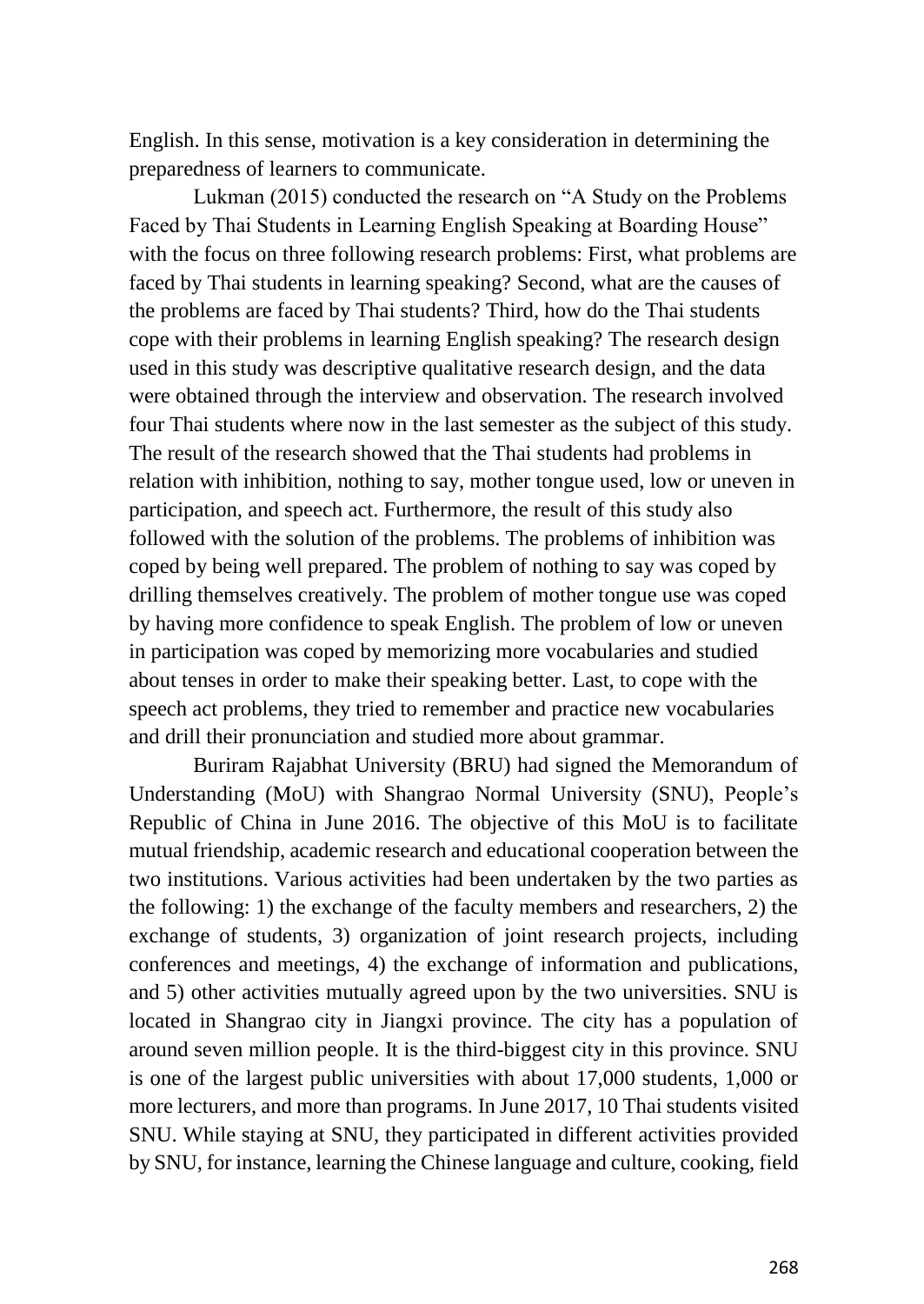trip, etc. Thai students use English as a medium language to communicate with Chinese students at SNU. Upon communicating English with Chinese students, they encountered some difficulties of English speaking with their counterparts. The researcher is, therefore, interested in conducting the research entitled "English Speaking Difficulties Encountered by Thai Students upon Communicating with Chinese Students" in order to investigate the English speaking difficulties faced by Thai students when they are talking to their Chinese friends. The research results are expected to be useful for the students who use English as a foreign language and the teachers who is teaching English to EFL learners.

## **2. Research Objectives**

The objective of this research was to investigate the English speaking difficulties encountered by Thai students upon communicating with Chinese students.

# **3. Research Methodology**

The population of this study were 30 students who the joined exchanged project of going to China in 2017. The samples consisted of 10 students who went to Shangrao Normal University and stayed there for 15 days. They were purposively selected because one of the researchers accompanied these students to China. It is noted that these Thai students were trained by taking 30-hours English for communication course and 10-hour basic Chinese language and culture course. This intensive workshop was organized by the International Relations Office, Buriram Rajabhat University.

The research tool was a semi-structured interview form. It was examined by three experts in order meet its validity. The research tool's index of item-objective congruence (IOC) was between 0.67 and 1.00. The statistics used to analyze the samples' personal data were frequency and percentage while the content analysis was made for analyzing the interview items.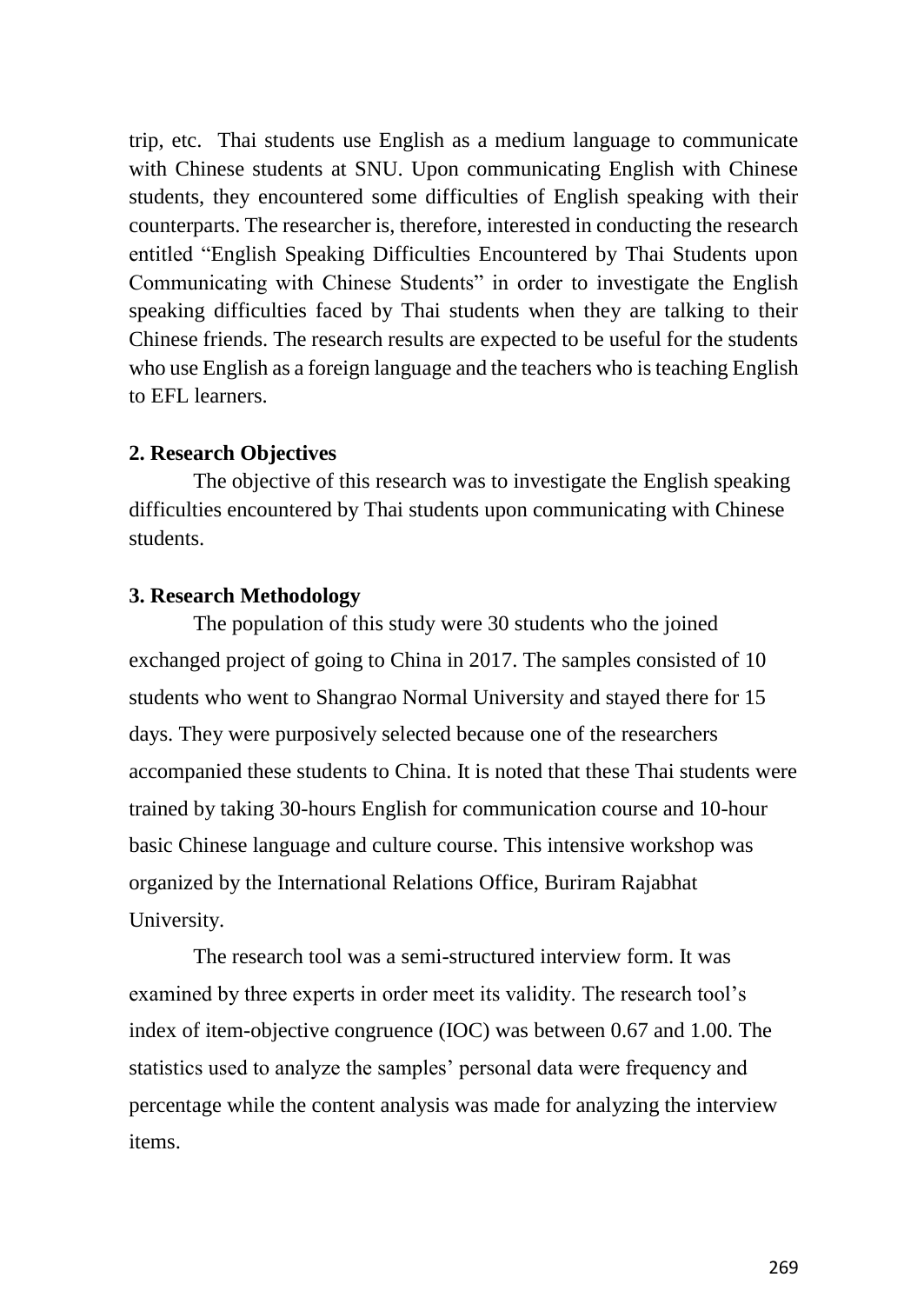# **4. Research Results**

The results were presented as the following:

| <b>Genders</b> | <b>Frequency</b> | Percent $(\% )$ |
|----------------|------------------|-----------------|
| Male           |                  | 60              |
| Female         |                  | 40              |
| <b>Total</b>   |                  | 100             |

**Table 1** Samples' genders

From Table 1, it showed that the most of participants were male students (60 %).

| Year         | <b>Frequency</b> | Percent $(\% )$ |
|--------------|------------------|-----------------|
| First year   |                  |                 |
| Second year  |                  | 40              |
| Third year   |                  | 50              |
| <b>Total</b> |                  | 100             |

**Table 2** Samples' academic year

It indicated in Table 2 that most of the participants were the  $3<sup>rd</sup>$  year students (50%), followed by the  $2<sup>nd</sup>$  year (40 %) and the 1<sup>st</sup> year students (10 %), respectively.

| <b>Frequency</b> | Percent $(\% )$ |
|------------------|-----------------|
| $\overline{2}$   | 20              |
| 3                | 30              |
|                  |                 |
| 2                | 20              |
|                  |                 |
|                  | 10              |
|                  |                 |
|                  | 10              |
|                  |                 |
|                  | 10              |
| 10               | 100             |
|                  |                 |

**Table 3** Samples' faculty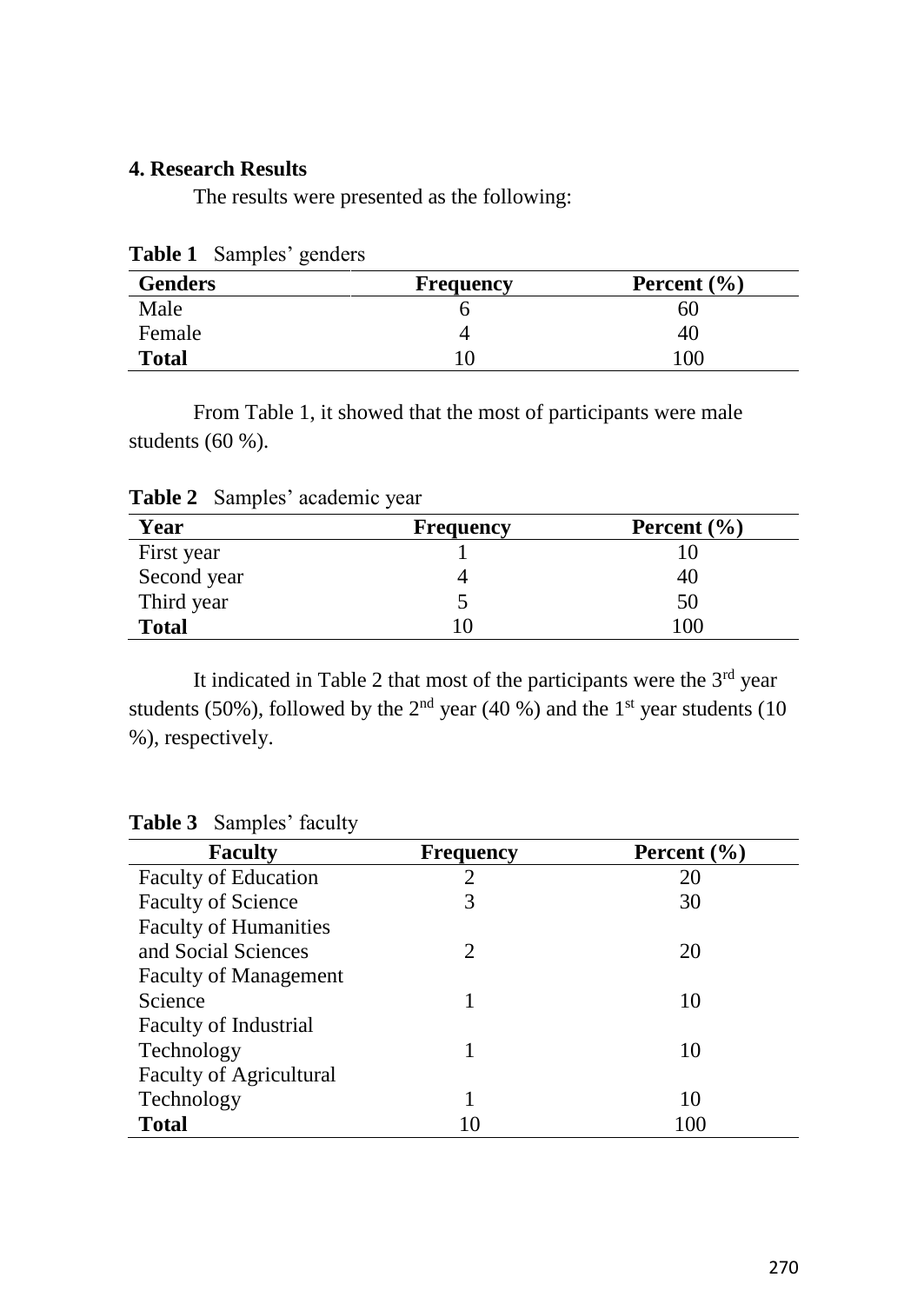From Table 3, it revealed that most of the participants were from the Faculty of Science (30 %), followed by the two faculties of Education, and Humanities and Social Sciences that shared the same rank of 20 %.

Having interviewed the samples about English speaking difficulties encountered by them upon talking to their Chinese friends, the following points of the difficulties were raised by them:

1. They did not get familiar with the English accents spoken by the Chinese students. They said that some English words pronounced by their Chinese friends are strange for them, for instance, the word "book" is pronounced as "boog", and the word "sheep" is pronounced as "ship", etc.

2. Some Thai students did not have self-confidence of speaking English with their Chinese friends. They were not sure if they could use English correctly in terms of vocabulary and structure. Regarding these, they cannot make differences between the two words: *above* and *on*. They were also not certain of using the English sentences, for instance, they speak "Let go to the library" instead of "Let's go to the library". Moreover, they worried about English grammar as well as pronunciation. For instance, they could not pronounce some particular English sounds; they pronounced /w/, not /v/ for the word "van", and pronounced /t/, not /  $\theta$ / for the word "mother", etc.

3. They were shy to speak English with their Chinese counterparts. Shyness is the distinctive characteristic of Thai students who rarely speak to a stranger. In the class at SNU, they liked to keep quiet and did not interact much with the Chinese students and teachers.

Regarding the English speaking difficulties solutions, they told the researcher the following points:

1. If they could not understand what their Chinese friends talked about, they asked the Chinese students to speak again or to spell a word out, and often asked them to write the word down.

2. Thai students have tried very much to keep talking to their Chinese friends, and while talking, they made eye-contact and had interaction regularly.

3. Thai students sometimes used a body language or facial expressions in order to help their friends get better and clear understanding of what they had talked about.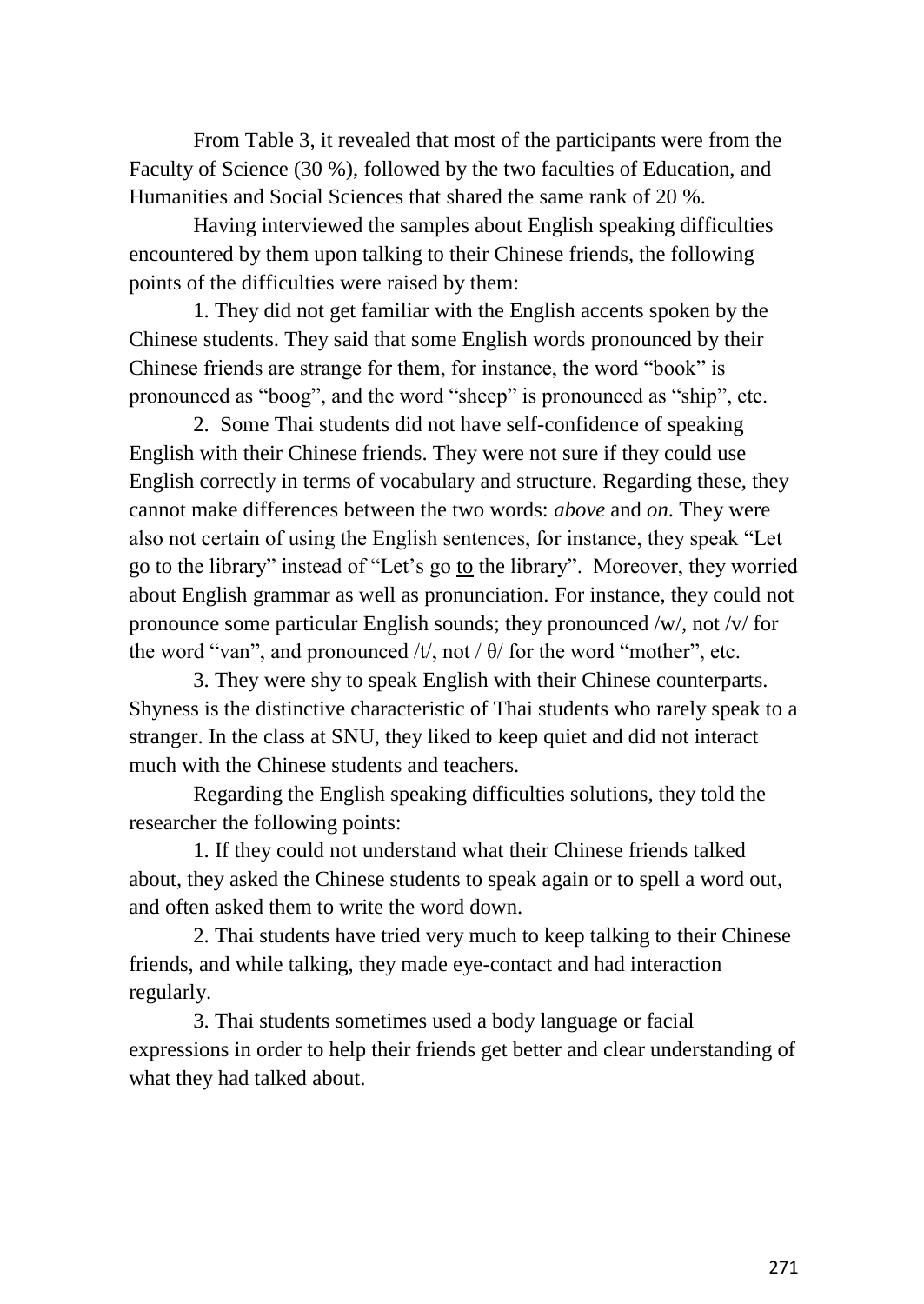#### **5. Discussion**

The research results were discussed in line with the study objective as the following:

1. They could not understand what the Chinese students were talking about because they were not familiar with the English accent spoken by their counterparts. This might be the reason that the English accent of the Chinese students was interfered with their mother tongue, the Chinese language, so their English pronunciation was become difficulty for the Thai students to understand. This was in accordance with the point raised by Chomphuboot (2005) who states that Thais as EFL learners have difficulties in using English for communication, especially with listening and speaking, and this affects their English pronunciation errors or problems. One factor that could enhance their pronunciation problem could be the use of their mother tongue (Thai) as a custom.

2. The Thai samples lacked self-confidence of speaking English with the Chinese students. They were not sure about use of correct English grammar and could not use the English correctly. They also were not able to pronounce some English particular sounds. The reason might be that they use the English language as the foreign language (EFL), not as a second language (ESL). They rarely used English with a native speakers in their city, Buriram province, Thailand. This was consistent with Dee-in (2006) who affirms that the students had problems on the English pronunciation of five consonants in the initial positions i.e.,  $\frac{v}{v}$ ,  $\frac{\theta}{\lambda}$ ,  $\frac{\delta}{\lambda}$ ,  $\frac{z}{\lambda}$ ,  $\frac{r}{\lambda}$ , and of 10 consonants in the final positions i.e.,  $\frac{d}{3}, \frac{dv}{v}$ ,  $\frac{\theta}{3}, \frac{\delta}{s}, \frac{\delta}{s}, \frac{\delta}{s}, \frac{\delta}{s}, \frac{\delta}{s}, \frac{\delta}{s}, \frac{\delta}{s}, \frac{\delta}{s}, \frac{\delta}{s}, \frac{\delta}{s}, \frac{\delta}{s}$ sounds disappeared in the Thai language and Thai people's problems with consonant sounds included /g/, /tf/, /dʒ/, /v/, /z/, /ʒ/, / $\theta$ /, / $\delta$ /, /f/.

3. They were shy to speak English with their Chinese counterparts. Shyness is the distinctive characteristic of Thai students who rarely speak to a stranger. This was because of their natural characteristics of ASEAN people including Thai students. This result was similar to Sato (2003) who finds that students of English are not highly competent in speaking because of their fear of making mistakes.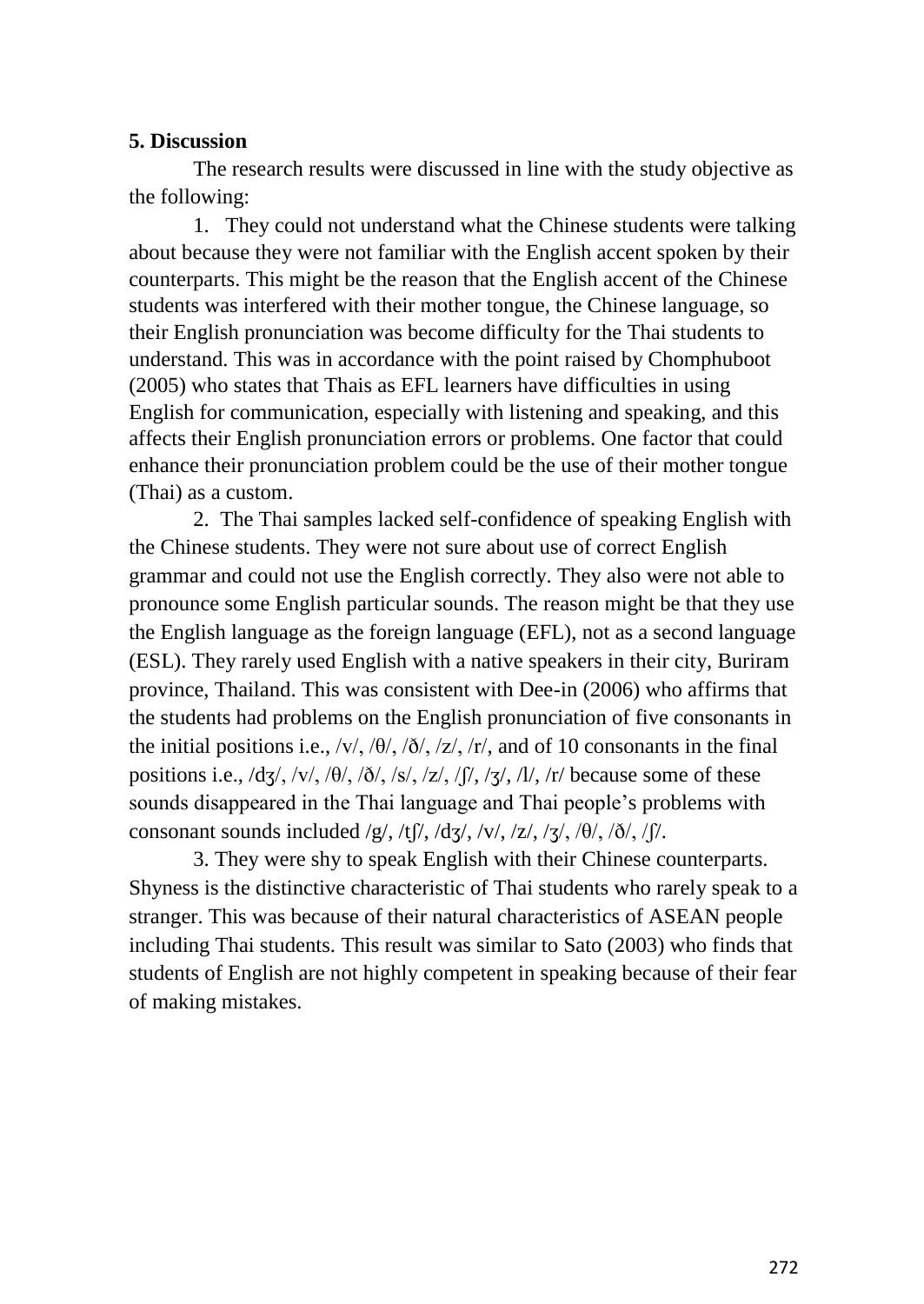#### **6. Conclusion**

Thai students encountered some English speaking difficulties while communicating with Chinese friends. These problems including fear, anxiety, lack of confidence, etc. However, they had tried their best to solve all these problems by asking their Chinese friends to speak more slowly or to spell a word out, by keeping talking to their friends, and by using a body language and facial expressions.

## **7. Recommendations**

The results obtained from this study can be applied to teach the students who use English as a foreign or a second language. The study outcomes are also useful for teaching English pronunciations and the courses relevant to cross-cultural communication.

For further studies, the comparative study should be considered by using both Thai and Chinese students as the samples in order to investigate their opinions on problems and difficulties of English communication encountered by the two parties.

## **References**

Baldwin, C. (2011). *How to overcome shyness during an oral presentation*.

[Online] Available: http://www.ehow.com/how\_7852354\_overcomeshyness-during-oralpresentation.html (February17, 2011)

Buenos, A., Madrid, D., & McLaren, N. (2006). *TEFL in secondary education*. Granada: Editorial Universidad de Granada.

Chomphuboot, S. (2005). *The development of computer-assisted language learning materials for practicing word stress and intonation in English for second-year English majors.* Faculty of Education, Silpakorn University. Thesis, M.A. (TEFL). Silpakorn University.

Crystal, D. (2003). *English as a global language* (2nd ed.). Cambridge, UK: